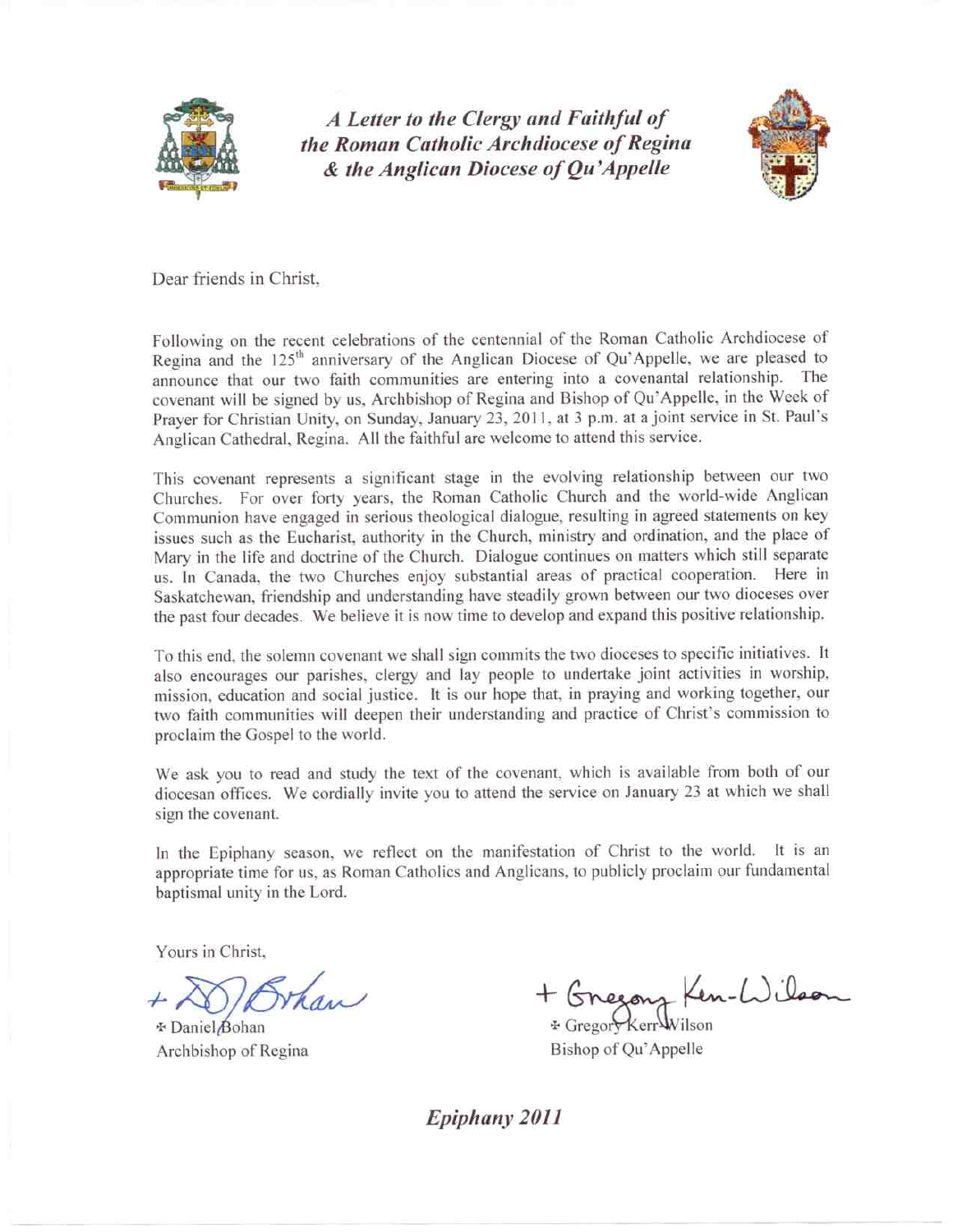## **A Covenant between the Archdiocese of Regina and the Diocese of Qu'Appelle**

On the occasion of the 125th anniversary of the Anglican Diocese of Qu'Appelle and the 100th anniversary of the Roman Catholic Archdiocese of Regina, we, the bishops of these dioceses, together with our people and responding to the call of the Holy Spirit, wish to enter into a covenantal relationship. In doing so, we are building on more than 40 years of actively seeking reconciliation between our two Communions on an international level, and also on the guidance and leadership of our local churches in fostering those relations, beginning with conversations and friendship between Archbishop Frederic Jackson and Archbishop Michael Cornelius O'Neill. This has continued on through successive bishops and faith communities to our own day.

Honouring the teaching and prayer of our Lord Jesus Christ that all may be one (John 17:11, 21), we give thanks to the Father and rejoice in the power of the Holy Spirit working within us which can do infinitely more than we ask or imagine (Ephesians 3:20). In the name of our churches, we solemnly enter into this covenant.

## **I. The faith we share**

Already in 1977, Archbishop of Canterbury Donald Coggan and Pope Paul VI signed a Common Declaration, in which they affirmed the following about our churches:

"[we] have come to recognize, to value and to give thanks for a common faith in God our Father, in our Lord Jesus Christ, and in the Holy Spirit; our common baptism into Christ; our sharing of the Holy Scriptures, of the Apostles' and Nicene Creeds, the Chalcedonian definition [on Christ's full humanity and full divinity], and the teaching of the Fathers; our common Christian inheritance for many centuries with its living traditions of liturgy, theology, spirituality and mission" (§2).

Through our international dialogue, we have reached significant agreement on the nature of the eucharist and ministry. We have also reached convergence on authority in the Church, the nature and mission of the Church, salvation and justification, discipleship and morals, and more recently, the place of Mary, Mother of Jesus, in the life and doctrine of the Church.<sup>1</sup> In Canada, we rejoice in our use of a common lectionary, in our joint participation in theological and pastoral formation in some places, in our national theological dialogue and in the meetings of our bishops on regional and national levels.

<sup>&</sup>lt;u>1</u> <sup>1</sup>. The Anglican-Roman Catholic International Commission (ARCIC), in its first phase of dialogue (1970-1981), produced *The Final Report* (London: CTS/SPCK, 1982), which included the statements *Eucharistic Doctrine* (1971); *Ministry and Ordination* (1973); *Authority in the Church I* (1976); an Elucidation of each of these three texts (*Eucharist* and *Ministry Elucidations* dated 1979, *Authority in the Church I Elucidation* dated 1981; and *Authority in the Church II* (1981). The second phase of dialogue produced agreed statements entitled *Salvation and the Church* (1986), *Church as Communion* (1990), *Life in Christ: Morals, Communion and the Church* (1993), *The Gift of Authority: Authority in the Church III* (1998), and *Mary: Grace and Hope in Christ* (2005).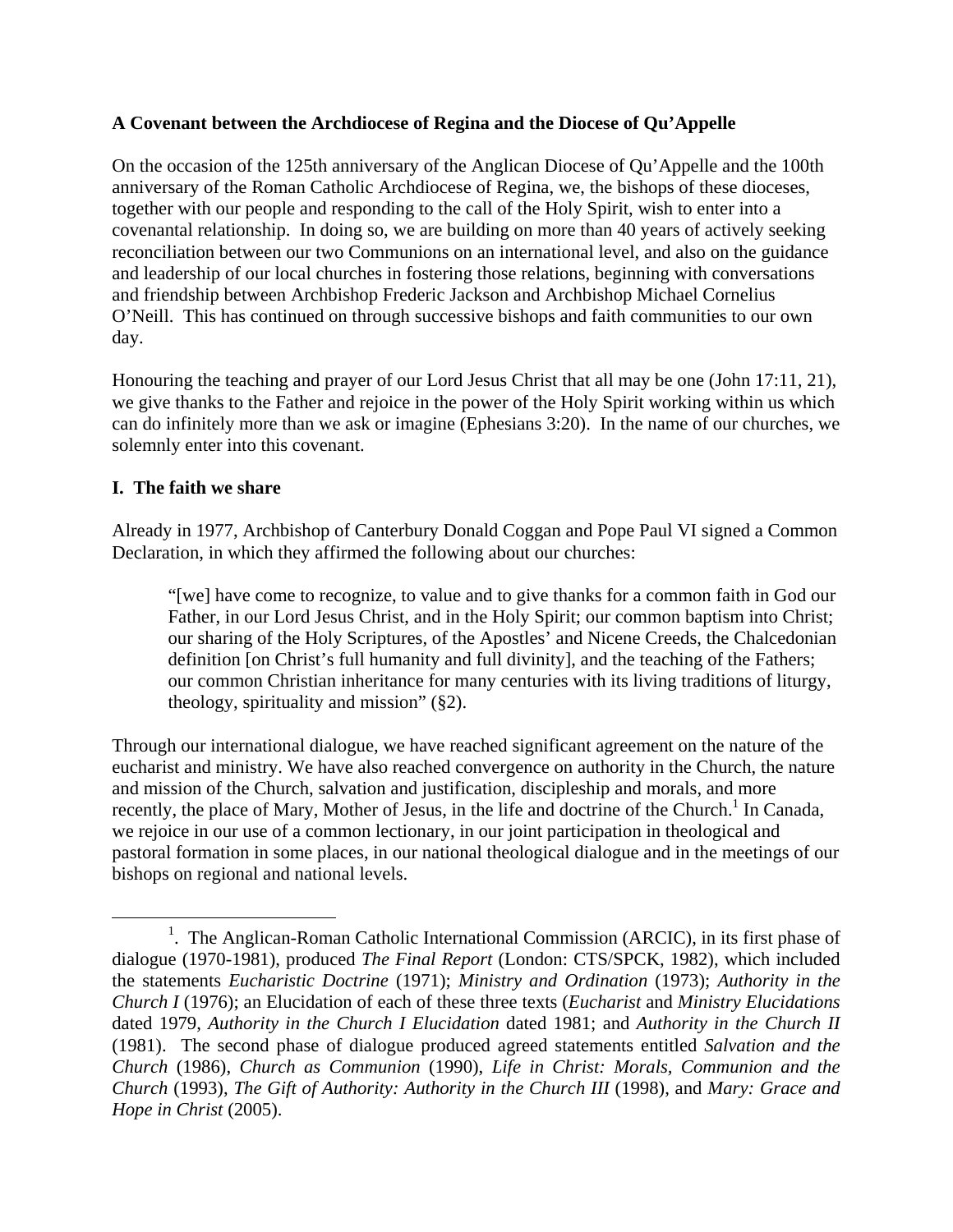Today, we no longer feel ourselves as strangers in each other's houses of worship. Despite remaining obstacles which we continue to address in dialogue, we have come a long way, making considerable progress in our relations.

And yet, as the recent international document *Growing Together in Unity and Mission* stated, "we have only just begun to give tangible expression to the incontrovertible elements of shared faith" (§7). In that document, we express our conviction that "it is the time to bridge the gap between the elements of faith we hold in common and the tangible expression of that shared belief in our ecclesial lives" (§10). "Even in a time of uncertainty, the mission given us by Christ obliges and compels us to seek to engage more deeply and widely in a partnership in mission, coupled with common witness and joint prayer" (§7).

# **II. Moving Forward in Mission**

Here in Saskatchewan, Anglicans and Roman Catholics have enjoyed the regular meetings of our bishops since the 1970s; meetings were expanded to include Lutheran and Ukrainian Catholic bishops in the 1990s. In 1999, the Anglican, Lutheran and Roman Catholic churches joined with the Franciscan community in setting up an ecumenical board to give direction to St. Michael's Retreat House in Lumsden. This is a sign and indication of what is possible when we give tangible expression to the faith we share.

The Spirit now calls our Anglican and Roman Catholic Churches to a new stage in jointly building up the body of Christ in our dioceses.

To that end, our relationship now moves us to **commit our two dioceses to the following**:

1. Hold a prayer service each year, ideally during the Easter season, alternating between the two cathedrals, with our bishops present. This would take the form of an annual service of reconciliation, with participants (planning, officiants, servers, lectors, choir, etc) from both churches.

2. Commit ourselves to regularly remembering the other church and its leaders, and our relations, in our intercessions at each Sunday eucharist.

3. Join together on a justice-related initiative locally and/or sponsor a justice-related project where our churches are working together in the developing world.

4. Hold joint meetings with First Nations elders in order to promote reconciliation and healing.

5. Commit ourselves to maintaining communication between us when any new development in one of our churches has implications or challenges for the other.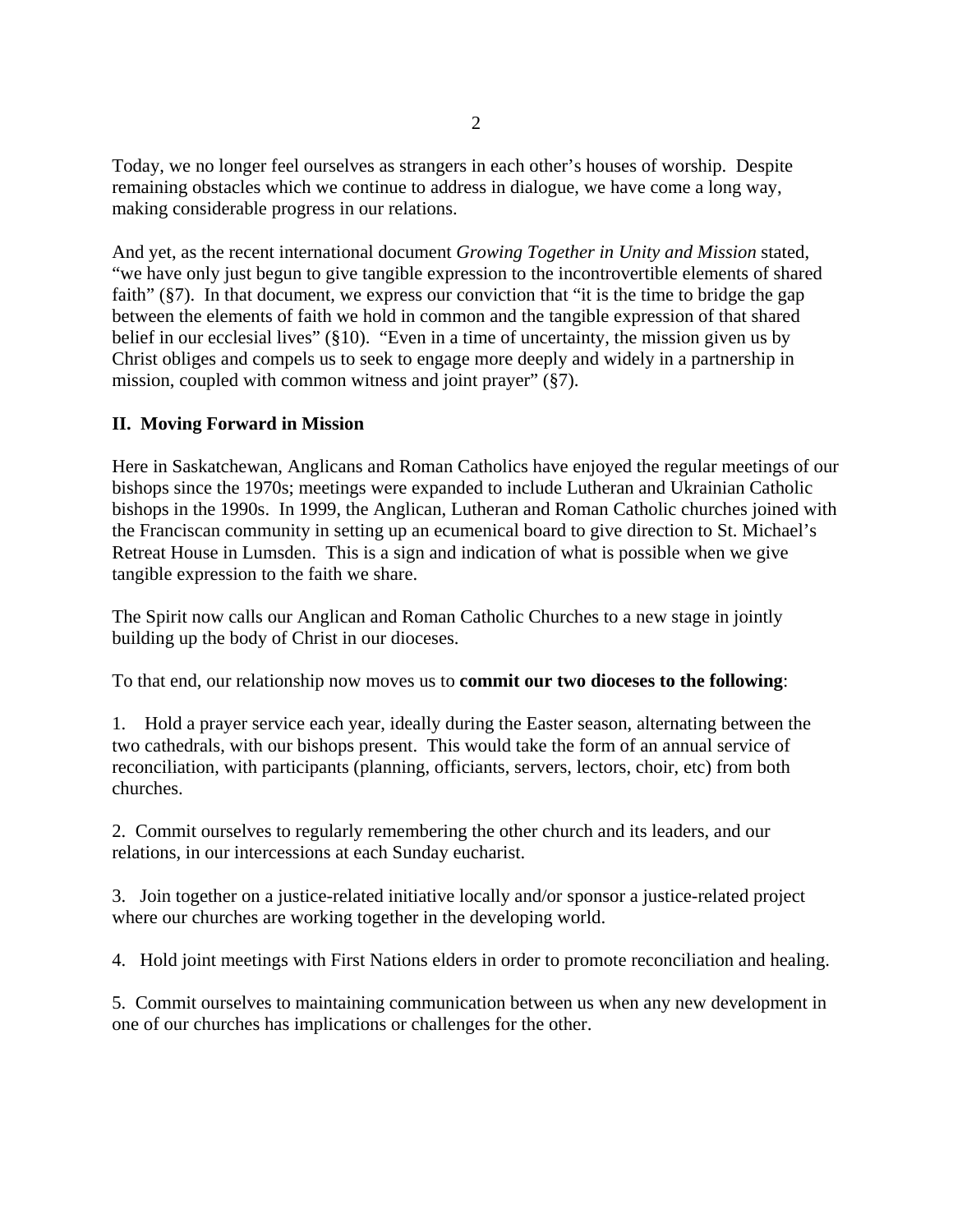3

**We also encourage the following** at the diocesan level and in communities where there are both Anglican and Roman Catholic parishes. Whenever possible, other Christian churches and their ministers would fully share in these proposed activities and initiatives:

1. Joint activities in the Week of Prayer for Christian Unity;

2. Common services in Advent and Lent;

3. Joint witness in the name of Christ to people in particular spiritual need, including those who have lapsed from regular attendance at worship;

4. Parish welcome and support for inter-church couples and families;

5. Bishops acting together when feasible: for example, issuing joint statements on current public pastoral concerns;

6. Clergy acting together when feasible: for example, holding occasional study days; arranging a joint component in our parish programs for baptism preparation;

7. Youth leadership: possibility of a joint youth group forming or occasional jointlyorganized events with our youth;

8. Occasional workshops on aspects of the liturgy which would allow us to learn liturgical best practices from each other (e.g. welcoming/greeting, music, lectors, servers, those preparing intercessory prayers);

9. Meetings of those with parallel ministries: pastors; deacons; lay leadership/lay ministry; musicians; healing ministry; bereavement; church wardens/vestries/parish councils;

10 Exploration of common texts – for example, study of Scripture, study of our joint A-RC statements, e.g. *Growing Together in Unity and Mission*;

11. Social occasions following joint liturgical events, to offer opportunities for fellowship;

12. Fostering friendly relations and regular communication between neighbouring Anglican and Roman Catholic parishes and their clergy; they are encouraged to enter into parish covenants and hold annual events together;

13. Justice issues - speaking out together on areas of common concern where we can act together: prison ministry; relations with First Nations communities; healing ministry, chaplaincies, nursing homes;

14. Preparation for mission: coming together to identify a specific concern in the community and provide gracious outreach, then joining together to bring relief and Christ's healing.